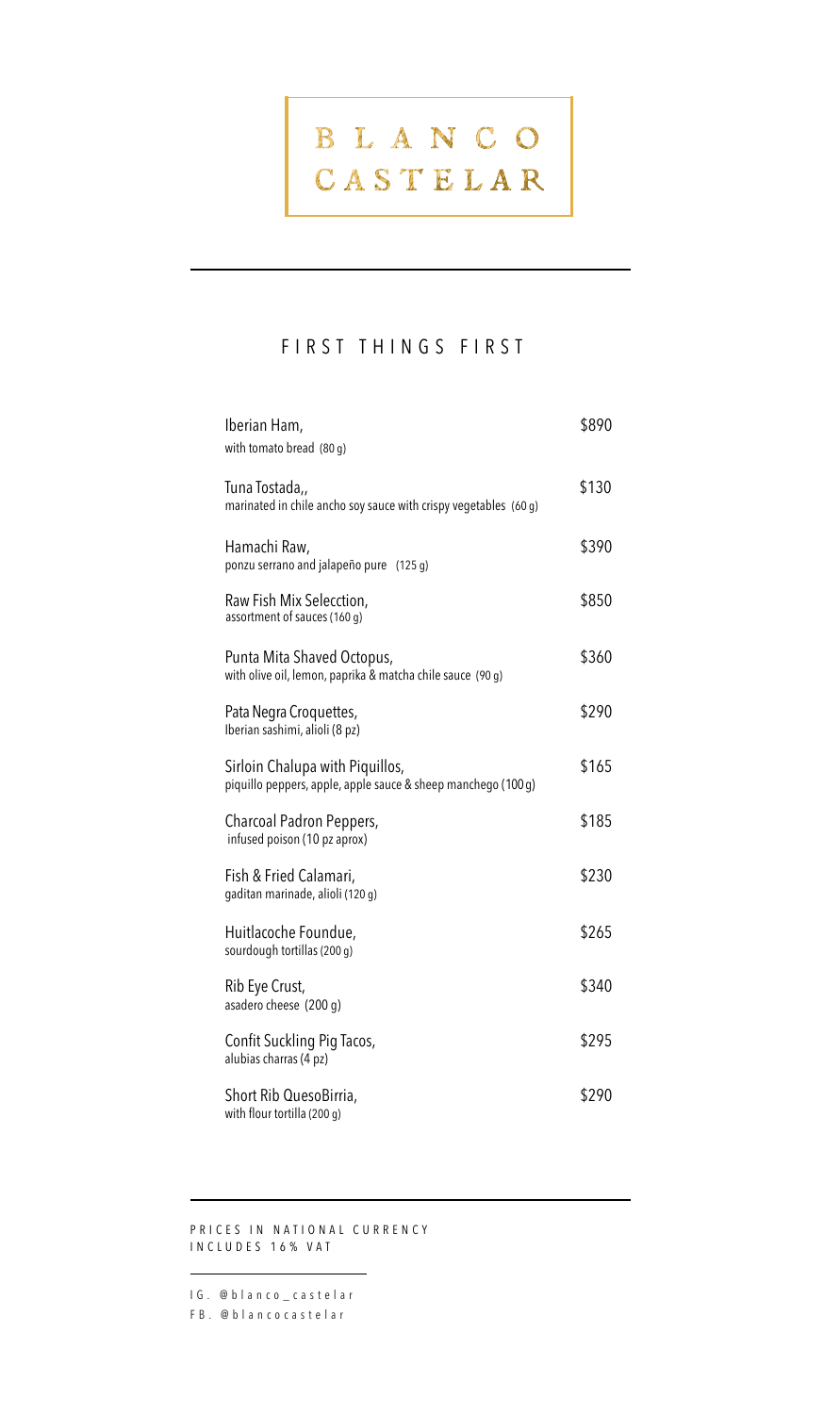# BLANCO

### CASTELAR

### SUSTAINABLE CATCH

| Kampachi Sealed in Ash,<br>vegetable salad, light mayonnaise<br>canned tuna (120 g)     | \$395   |
|-----------------------------------------------------------------------------------------|---------|
| Sea Bass Cured in Paprika,<br>with olives and mussels (100 g)                           | \$290   |
| Kampachi Tiradito,<br>almond white garlic, chile güero (120 g)                          | \$395   |
| Robalo in the Milpa,<br>pepita crust, mellow esquites (200 g)                           | \$455   |
| Confit Totoaba,<br>roasted leek emulsion, hazelnut (150 g)                              | \$465   |
| Charcoal Fish,<br>olive potato sauce and sautéed broad beans (200 g)                    | \$455   |
| Green Sauce Sea Bass,<br>clam and parsley, with purslane (200 g)                        | \$455   |
| Blue Shrimp,<br>seasoned with curry, coconut American (3pz)                             | \$560   |
| Salted Red Snapper,<br>roasted artichoke hearts & mashed potatoes<br>$(1.2 \text{ kg})$ | \$1,190 |

PRICES IN NATIONAL CURRENCY INCLUDES 16% VAT

IG. @blanco\_castelar FB. @blancocastelar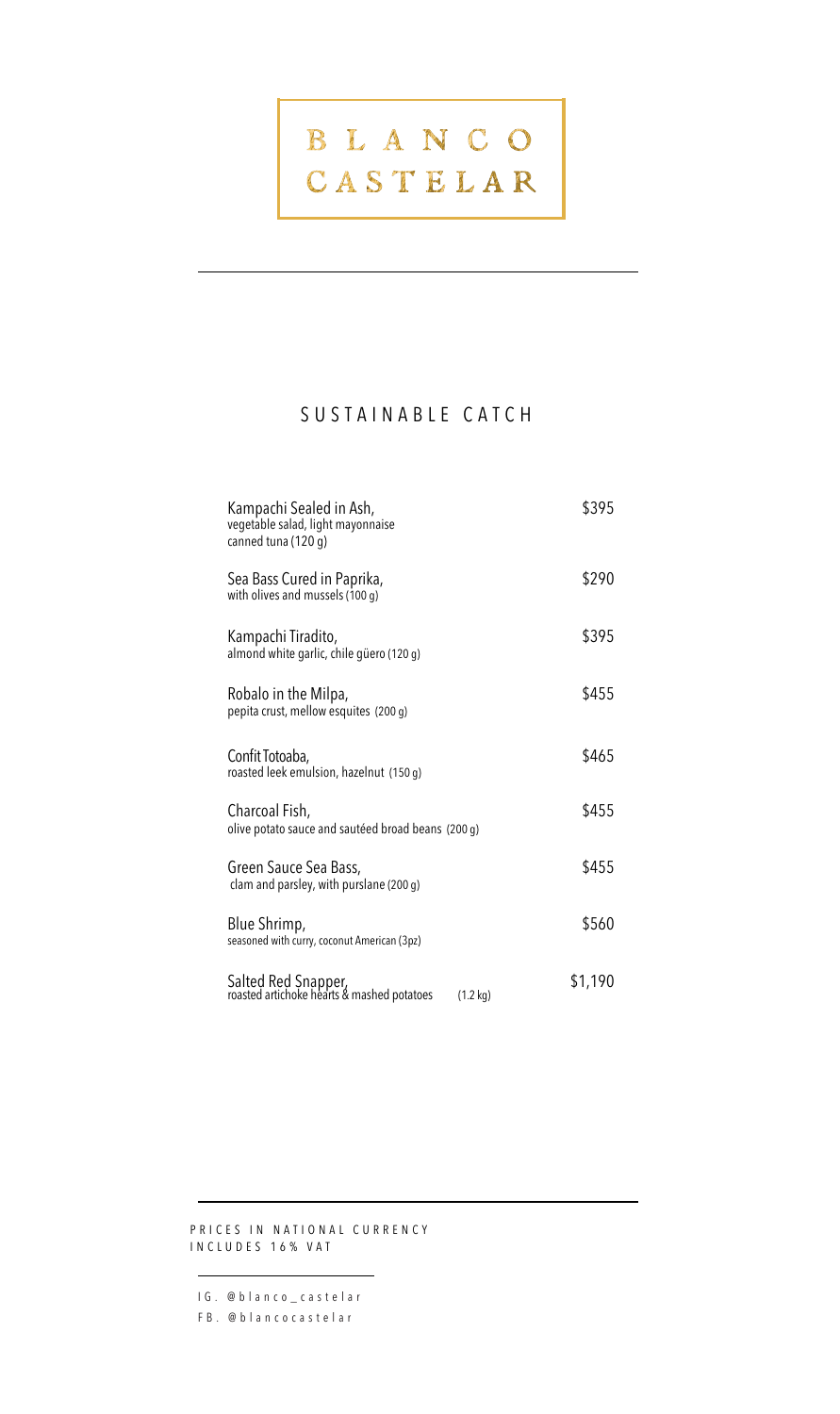#### FAUNA

| Steak Tartare,<br>souffled potatoes and parmesan caper dressing (90 g)              | \$295   |
|-------------------------------------------------------------------------------------|---------|
| Wagyu Tiradito,<br>infusion of bullfighting chiles, raw mushroom (90 g)             | \$295   |
| Foie Alegría,<br>homemade terrine, amaranth, agave syrup and wafers (60 g)          | \$295   |
| Ravioli with Confit Duck,<br>mushrooms, fromagere sauce and truffle essence (6 pcs) | \$360   |
| Grilled Sirloin,<br>Iberian juice, cambray melon (100 g)                            | \$465   |
| Rack of Lamb from NZ,<br>mushroom duxelle, puff pastry & sage broth (150 g)         | \$625   |
| Steak Frites,<br>green pepper sauce, piquillo pepper (200 g)                        | \$550   |
| Iberian Pork Milanese<br>bean broth, pickles (150 g)                                | \$435   |
| Rib in Birria Broth<br>with freshly made tortillas (150 g)                          | \$495   |
| 3 Bone Short Rib,<br>smoked chipotle sauce and piloncillo (800 g)                   | \$1,595 |
| Charcoal Txuleton,<br>piquillo peppers, green salad (1 kg)                          | \$1,650 |

PRICES IN NATIONAL CURRENCY INCLUDES 16% VAT

IG. @blanco\_castelar FB. @blancocastelar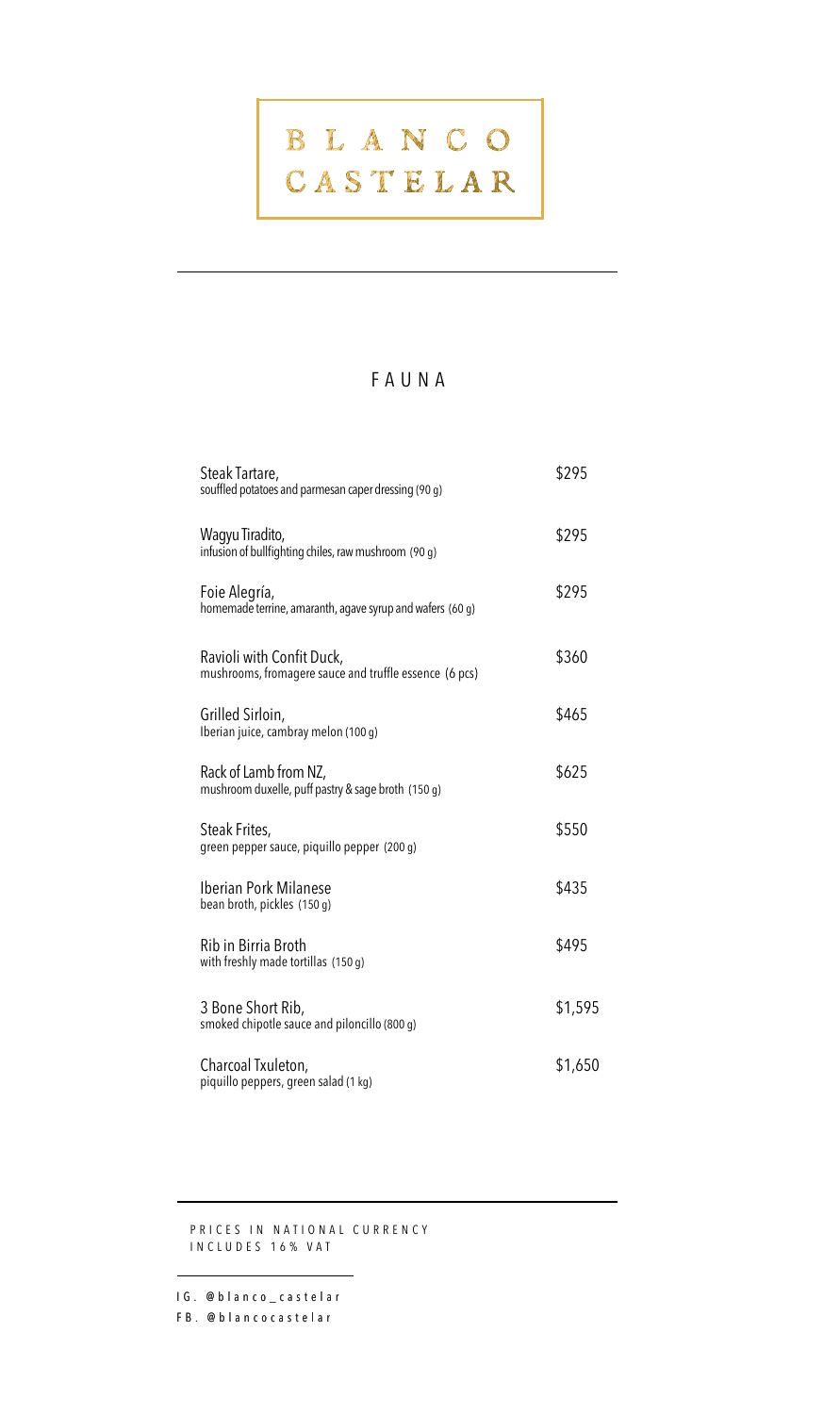#### FLORA

| House salad,<br>asparagus, organic tomato, heart of palm, potato, etc.    | \$150 |       |
|---------------------------------------------------------------------------|-------|-------|
| Seasoned french lettuce,<br>warm Fromagere cheese, rustic bread crostinis |       | \$225 |
| Tiradito of palm heart,<br>almond and coriander                           |       | \$150 |
| Burrata & organic beets<br>orange reduction with balsamic                 |       | \$260 |
| White and green asparagus risotto,<br>almond, crispy parmesan             |       | \$360 |
| Spaghetti with huitlacoche,<br>corn and pine nut praline                  |       | \$265 |
| Grilled artichoke hearts,<br>cured manchego and quelites                  |       | \$275 |
| Fake pumpkin ravioli,<br>escalivada and corn reduction                    |       | \$165 |

PRICES IN NATIONAL CURRENCY INCLUDES 16% VAT

IG. @blanco\_castelar

FB. @blancocastelar